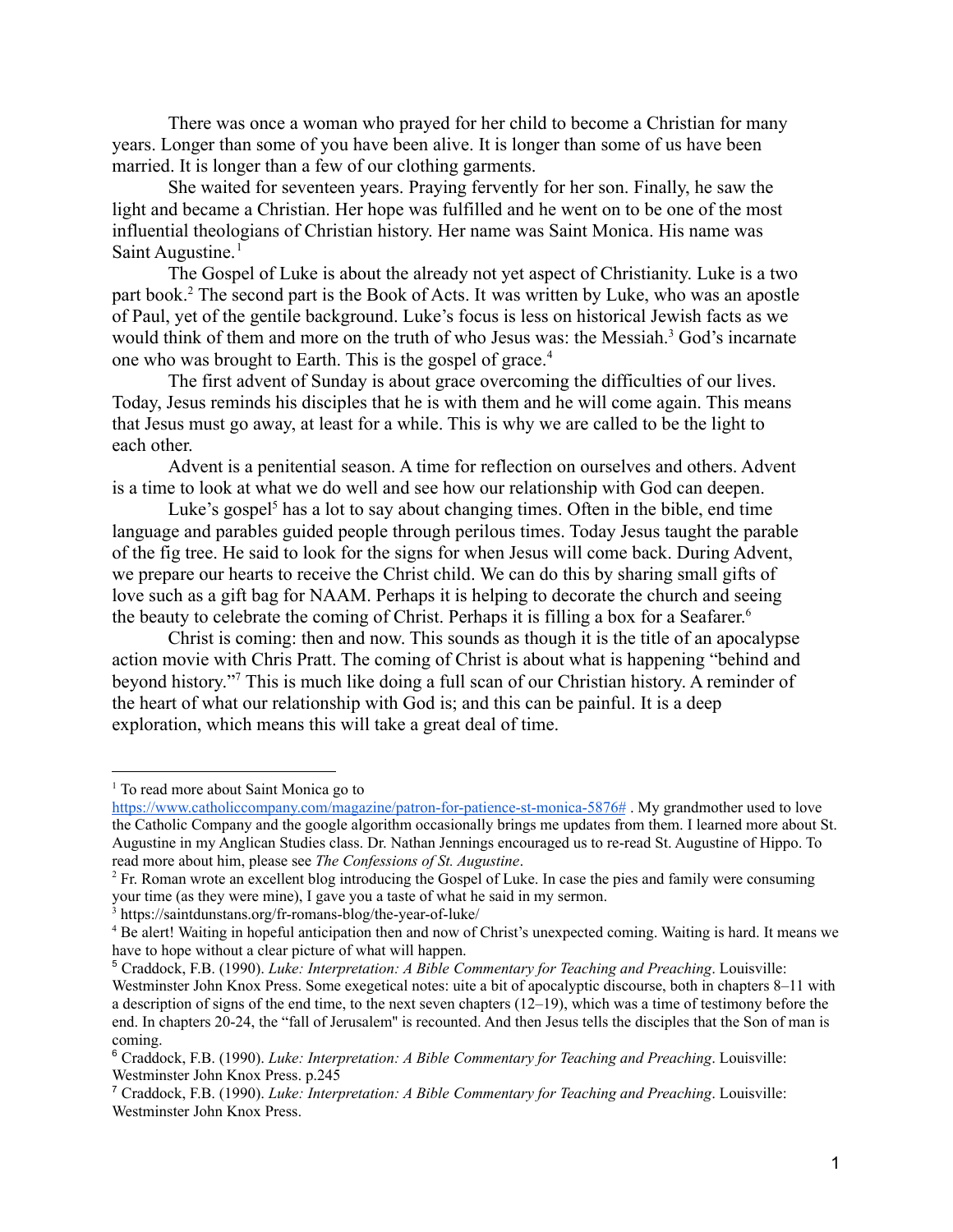We can look at the parable of the fig tree and know that exploring our past can help us better understand the future. Jesus says, "Look at the fig tree and all the trees; as soon as they sprout leaves you can see for yourselves and know that summer is already near."<sup>8</sup>Jesus is telling us to look around and see the signs. You have perhaps seen signs of Christmas in your community: lights on houses, Christmas trees opening, invitations to parties. Christmas is coming and with it a festive celebration of Christ.

As most of you know by now, I am a fairly orderly person. I enjoy time tables and love excel spreadsheets. God does not work in a linear fashion of time. God and Christ think in terms of all creation.<sup>9</sup>

Our future sins have already been forgiven. Our future joys are celebrated. Christ has come and will come again is true at the same moment.

This is about what we see in the Eucharistic prayer, in some ways we are communing with the saints past and present.

This is frightening. We, as Christians, are not privy to the plans of our Creator. It is a bit like playing a blindfolded game. We have to trust that God will lead us beside the still waters. We have to move beside the valley of shadows, all while waiting for Christ to come. In this season of advent, we are waiting for Christ's birth as well as his return.

Our text today emphasizes restoration

The church provides two liturgical opportunities for this: Advent and Lent. These seasons of reflection allow us to strengthen ourselves to better see Christ in new ways. Once we are strengthened we are more full examples of Christ's light.

As Paul writes, "Night and day we pray most earnestly that we may see you face to face and restore whatever is lacking in your faith."<sup>10</sup>

How can we bring a church to others.<sup>11</sup>

We often forget that Christ is a great leader. A fiery leader. He is a fierce advocate who calls each of us to reflect. This time of restoration and reflection during Advent helps us prepare for Christ's coming again.

Jesus gives us something to do while we wait - and I do not mean finding a game to play on our iphone, or looking at the gossip column.

Instead, our call is to make disciples of all in our midst. Help everyone understand that though Jesus' message is a harsh one, it is also one of comfort. It is for everyone. Luke was a gentile writer for a community made up of gentiles. This means he could be saved in a way that previously only the Jews were thought to be saved.

This is good news. The birth of Christ is good news.<sup>12</sup> And yet, we do not act at this time in simple memory of what happened over 2,000 years ago.

<sup>8</sup> Luke 21:29-30

<sup>9</sup> Craddock, F.B. (1990). *Luke: Interpretation: A Bible Commentary for Teaching and Preaching*. Louisville: Westminster John Knox Press. Notes about the Greek words The time Jesus operates in is different from the time we think of, this is an issue of Chronos v. Kairos

<sup>&</sup>lt;sup>10</sup> 1 Thessalonians 3:10

<sup>12</sup> West, A. (2021). "Commentary on Luke 21:25-36" <sup>11</sup> How can we bring the true version of Christ to our American Empire? I think it would upset so many people: Those on the left might be upset by the idea of a call to morality against some of the teachings. Those on the right might be upset by some of the teachings of Christ. Those in the middle would be upset by Jesus's call to actions.

https://www.workingpreacher.org/commentaries/revised-common-lectionary/first-sunday-of-advent-3/commentary-o n-luke-2125-36-5